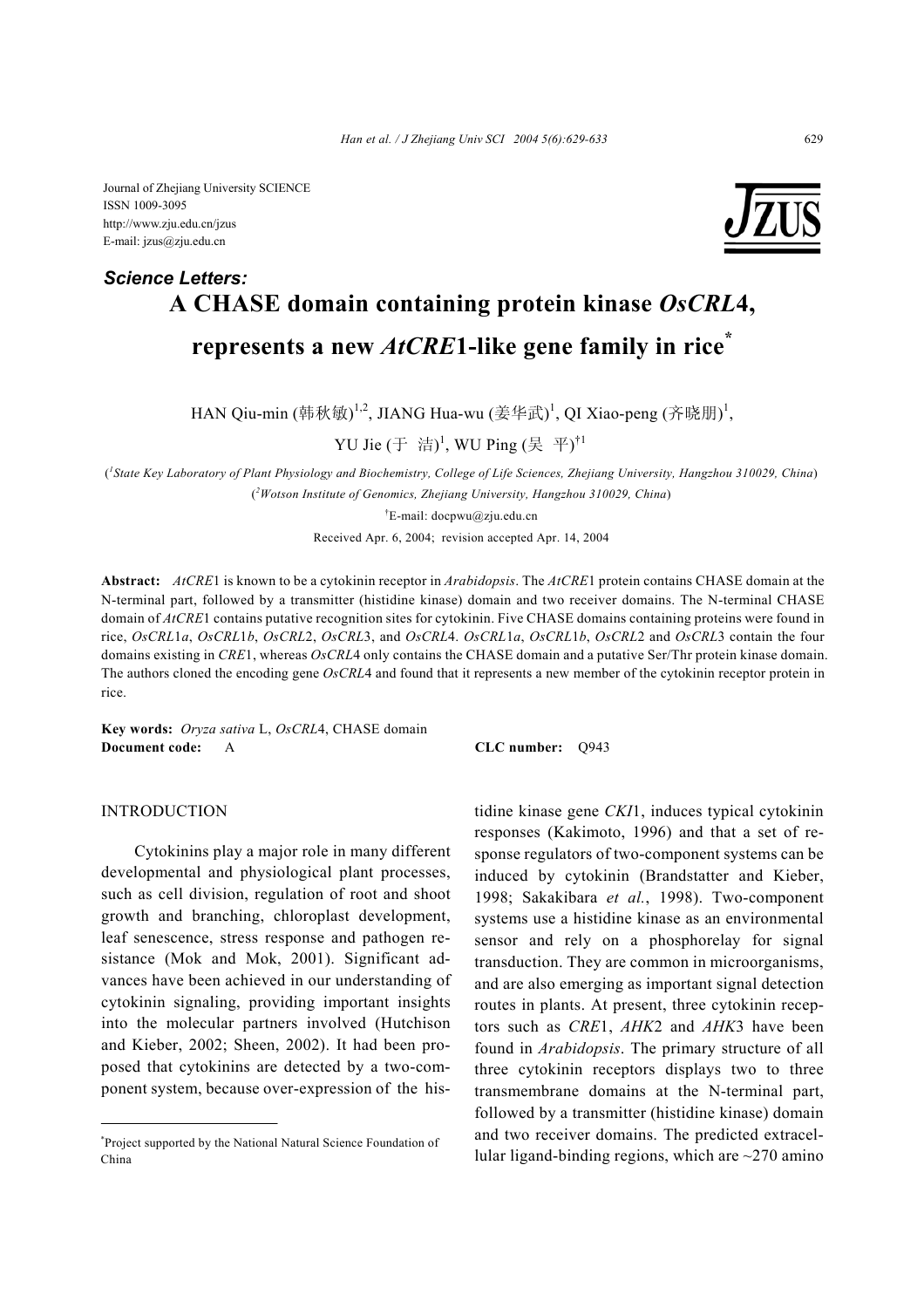acids long, have drawn special at tention, as they are the putative recognition sites for cytokinin. *CRE*1*/AHK*4 mutation of Thr 278 to Ile in this domain leads to a loss of function (Mahonen *et al*., 2000). Sequence comparison showed the presence of this domain in other receptor-like protein in both prokaryotes and lower eukaryotes. Because of its presence in a variety of functionally diverse membrane receptor proteins that recognize cytokinin-like adenine derivatives or peptide ligands and that have intracellular histidine-kinase or nucleotide cyclase domain, the domain has been named the CHASE domain (cyclases/histidinekinase-associated sensory extracellular) (Alexander and Thomas, 2003). In *Arabidopsis*, the CHASE domain is specific for *AHK*2, *AHK*3 and *CRE*1*/AHK*4 (Alexander and Thomas, 2003). In rice, less is known about cytokinin signaling and the CHASE domain containing proteins. Blast search in NCBI database, five CHASE domain containing proteins were found in rice genomic sequences. According to the homology with histidine kinase of Zea mays, the five genes were named *OsCRL*1*a*, *OsCRL*1*b*, *OsCRL*2, *OsCRL*3 and *OsCRL*4. *OsCRE*1*a*, *OsCRE*1*b*, *OsCRE*2 and *OsCRL*3 and contained structure similar to that of *AtCRE*1, which contains four conserved domains, and they may act as cytokinin receptors in rice. The transmitter (histidine kinase) domain and the receiver domain, however, were not found in *OsCRL*4. To know whether *OsCRL*4 acts as cytokinin receptor in rice, the authors cloned the *OsCRL*4 gene and analyzed its function in *Arabidopsis*.

### MATHERIALS AND METHODS

#### **Plant materials and conditions**

Rice plants (*Oryza sativa L ssp.* Japonica*, Nipponbare*) were used for the analyses. The plants were greenhouse grown at 30 ºC/24 ºC (day/night). *Arabidopsis cre*1-1 mutant (Ler genetic background) was kindly provided by Tatsuo Kahimoto. The wild and mutant plants of *Arabidopsis* (Ler) were grown at 24  $\rm{°C/22}$   $\rm{°C}$  (day/night).

### **Cloning and sequencing analysis of** *OsCEL***4 gene**

A rice BAC clone (OSJNBa0080D17) containing a CHASE domain was obtained by Blast in NCBI. Rice GAAS was used to predict the *OsCRL*4 open reading frame in RGP. cDNA of *OsCRL*4 was cloned using RT-PCR with the primers of 5'- ATGGCGCTACTGCTCTGGGTGTTCAG-3' and 5'-ATAAGCCTGTTCTTGCATGGACCGGATG-3' from a rice root cDNA library constructed in previous work (Xia *et al*., 2002). PCR conditions were 94 ºC for 5 min, followed by 35 cycles, 94 ºC for 30 s, 58 ºC for 30 s, 72 ºC for 2 min plus 30 s. The PCR product was sequenced using MegaBACE<sup>TM</sup> 100 DNA sequencer (Amersham Pharmacia Biotech).

#### **Complementation analysis for** *Atcre***1-1**

The *OsCRL*4 cDNA was inserted into the binary plant vector pCAMBIA1301 by (*Xba* I*/Pst* I). The resulting plasmid was named 35*S::OsCRL*4, and mobilized to *Agrobacterium tumefaciens* strain GV3101 for plant transformation. Five weeks old wild type and *cre*1-1 *Arabidopsis* plants were infected with the *A. tumefaciens* by floral dipping method (Clough and Bent, 1998) and grown in greenhouse. The seeds were collected and screened in MS (Murashige and Skoog) medium supplemented with 20  $\mu$ g/ml Hygromycin.

### **GUS staining analysis**

The rice genomic DNA was used as the template to amplify the *OsCRL*4 promoter sequence, using 5'-ATAGTCGACTCCAGGGCACACGAA-AAGACACAAGTCA-3' and 5'-ATAGAATTCA-ACGGTAGCAGCAGCAGCCACAACCAG-3' as upstream and downstream primers, respectively. The promoter fragment was approximately 2.1 kb. The *OsCRL*4 promoter sequence was inserted into pCAMBIA1391Z plant vector at the site of *Sal*I and *Ecor*I, which carries the structural gene for GUS. *OsCRL*4-GUS was mobilized to *Agrobacterium tumefaciens* strain GV3101 and used for plant transformation. The transformation and regeneration procedures were carried out as described previously (Hiei *et al*., 1994).

The samples were collected in 1.5 ml Eppendorf tubes containing 1 ml GUS staining solution (100 mmol/L NaH2PO4 buffer pH 7.0, 0.5% Trition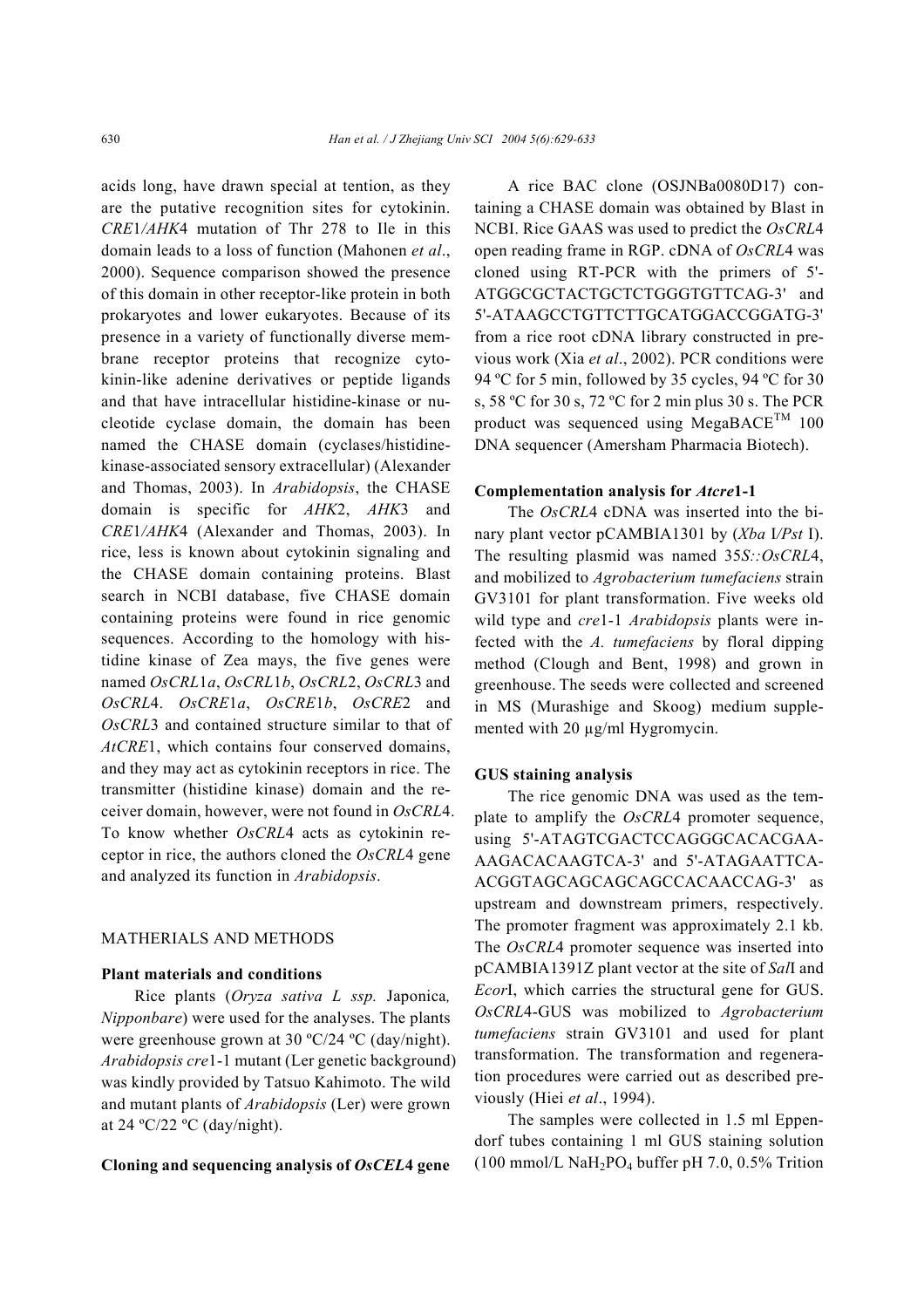X-100, 0.5 mg/ml X-Gluc and 20% methanol). After a brief period of vacuum infiltration, the samples were incubated at 37 °C up to 24 hours. After staining, tissues were fixed in FAA solution and examined under a dissection microscope. For GUS localization, 4-day old seedlings were infiltrated with 5-Bromo-4-chloro-3-indolyl-*β*-glucuronic for 10 min, followed by an overnight incubation in the dark at 37 ºC, as described (Brocard *et al*., 2002). Seedlings were then fixed for 12 h at 4 ºC in FAA buffer and then dehydrated in an acetone, gradually infiltrated with Spur's resin, and finally embedded in 100% resin and incubated at 70 ºC for one day. Ten micrometer-thick sections were cut using KCQ-2. 8500 (Netherlands) and attached to glass slides with heat and viewed on an Axiovert 200 microscope (German). Images were taken with an Axiocam and processed with Adobe photoshop.

# **Semiquantitative RT-PCR analysis for** *OsCRL***4 expression**

Total RNA was extracted from root, stem, leaf, and spikelet of the wild plant using the previously described method. After Dnase I treatment, 5 µg of the total RNA was used to synthesize the first strand of cDNA with an oligo (dT) and RT Supperscript II as recommended by the manufacturer (Invitrogen, Carlsbad, CA). Two microliters of the first strand of cDNA was used as a template for semiquantitative RT-PCR. The PCR reaction containing cDNA  $1 \times$ polymerase buffer (Promega),  $2.5 \text{ mmol/L } MgCl<sub>2</sub>$ , 200 µmol/L of each of dNTP, 0.1 µmol/L of each primer, and 2 units of *Taq* DNA polymerase (Promega) was performed in a final volume of  $20 \mu$ . Primers specific for *OsCRL*4 5'-CTGACGG-AGCGTGGTTACTCATTC-3' and 5'-GCTAGGA-GCAAGGCAGTGATCTTC-3' were used. The PCR reactions were carried out for 34 cycles.

# RESULTS AND DISCUSSSION

#### **CHASE domain containing proteins in rice**

Five CHASE domains containing proteins were detected in rice genomic sequences with the blast in NCBI. *OsCRL*1*a* (Ch2, AP005112) had 13

exons and 12 introns; *OsCRL*1*b* (Ch3, AC091532) had 11 exons and 10 introns; *OsCRL*2 (Ch1, AP004672) had 9 exons and 8 introns; *OsCRL*3 (Ch10, AC092548) has 13 exons and 12 introns; *OsCRL*4 (Ch12, AL954854) had no intron (Fig.1a). *OsCRL*1*a*, *OsCRL*1*b*, *OsCRL*2 and *OsCRL*3 contained the structure to that of *AtCRE*1. All of them had CHASE domain, transmitter domain, Rec domain and H, N, GI, F, G2 conserved blocks characteristic of functional histidine kinase. *OsCRL*4 had only a CHASE domain and a serine/threonine protein kinase domain (Fig.1a). Phylogenetic alignment analysis indicated that *OsCRL*1*a* and *OsCRL*1*b* had close relationship with *AtCRE*1 and that *OsCRL*4 had the low homology with *AtCRE*1 of CHASE domain family in rice (Fig.1b).



**Fig.1 The CHASE domain containing protein family in rice** 

(a) Intron/exon structure of rice CHASE domain containing family genes. CHASE, cyclases/histidine kinases associated sensory extracellular; HK, histidine kinase; RD, receiver domain; PK, Protein kinase domain; (b) The phylogenetic analysis of the CHASE domain family in plants. The proposed rectangular cladogram was generated by ClustalW. Zm, zea mays; At, arabidopsis; Cr, catharanthus roseus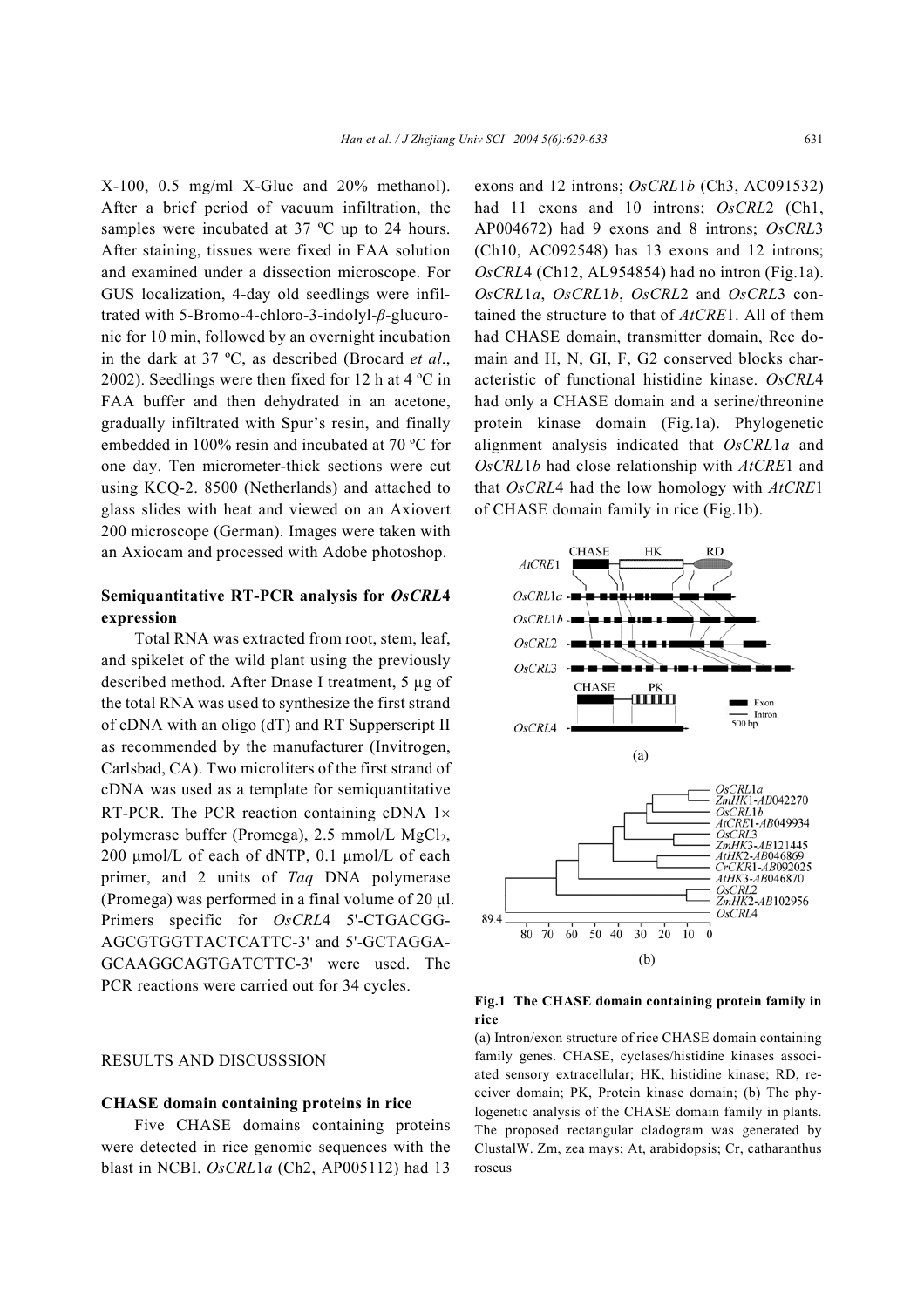# *OsCRL***4 expression pattern**

The results of RT-PCR analysis showed that the expression of *OsCRL*4 was mainly expressed in root and developed spikelets, but not in stems and leaves (Fig.2). Transgenic plant with *OsCRL*4*-βglucuronidase* (*GUS*) gene, in 4-day seeding and developed spikelets was detailedly examined. *OsCRL*4*:GUS* staining was observed clearly in lateral roots and tip of developed spikelets. Transverse and longitudinal sections of lateral roots of the transgenic plants showed that *OsCRL*4 was expressed in the phloem and periderm of the lateral roots. The pattern of expression suggested that *OsCRL*4 might be involved in proliferation of vascular tissue.



**Fig.2 Semiquantitative RT-PCR analysis for** *OsCRL***4 expression. Total RNA was extracted from root, stem leaf and spikelet of wild-type rice. Transcript levels of an actin gene were used as an internal amplification control**

# *OsCRL***4 complements the phenotype of** *Arabidopsis cre***1-1**

To analyze the function of *OsCRL*4, 35*S::OsCRL*4 was constructed and *Atcre*1-1 mutant transformation. Six transgenic lines were obtained. Three transgenic lines for 10-day-old were detected by RT-PCR (Fig.3a).

In order to know the function of *OsCRL*4, wild-type *Arabidopsis* plants and transgenic *Arabidopsis* plants with 35*S::OsCRL*4, *OsCRL*4 and *Atcre*1-1 mutants were grown on standard 1/2 MS medium for 7 days and grown in 1/2 MS medium containing 0.05 µmol/L kinetin for another 7 days. Fig.3b shows that root elongation of wildtype plants was notably inhibited in 1/2 MS medium





(b)



**Fig.3** *OsCRL***4 complement the phenotype of** *Arabidopsis Atcre***1-1 mutation** 

(a) Expression of 35*S::OsCRL*4 Transgenes by Semiquantitative RT-PCR analysis, for the expression of 35*S::OsCRL*4 in 3 transgenic lines. Total RNA was extracted from 35*S::OsCRL*4 transgenic *Arabidopsis* and wild-type *Arabidopsis* and *Atcre*1-1 *Arabidopsis* mutant. Transcript levels of an actin gene were used as an internal amplification control; (b) 7-days, grown in *Arabidopsis* standard 1/2 MS medium. 35*SCRL*4-1; 35*SCRL*4-2; 35*SCRL*4-3, represent different transgenic; (c) The seedlings for 15 days on vertical plate, were grown in 1/2 MS medium that containing 0.05 mmol/L 6-BA